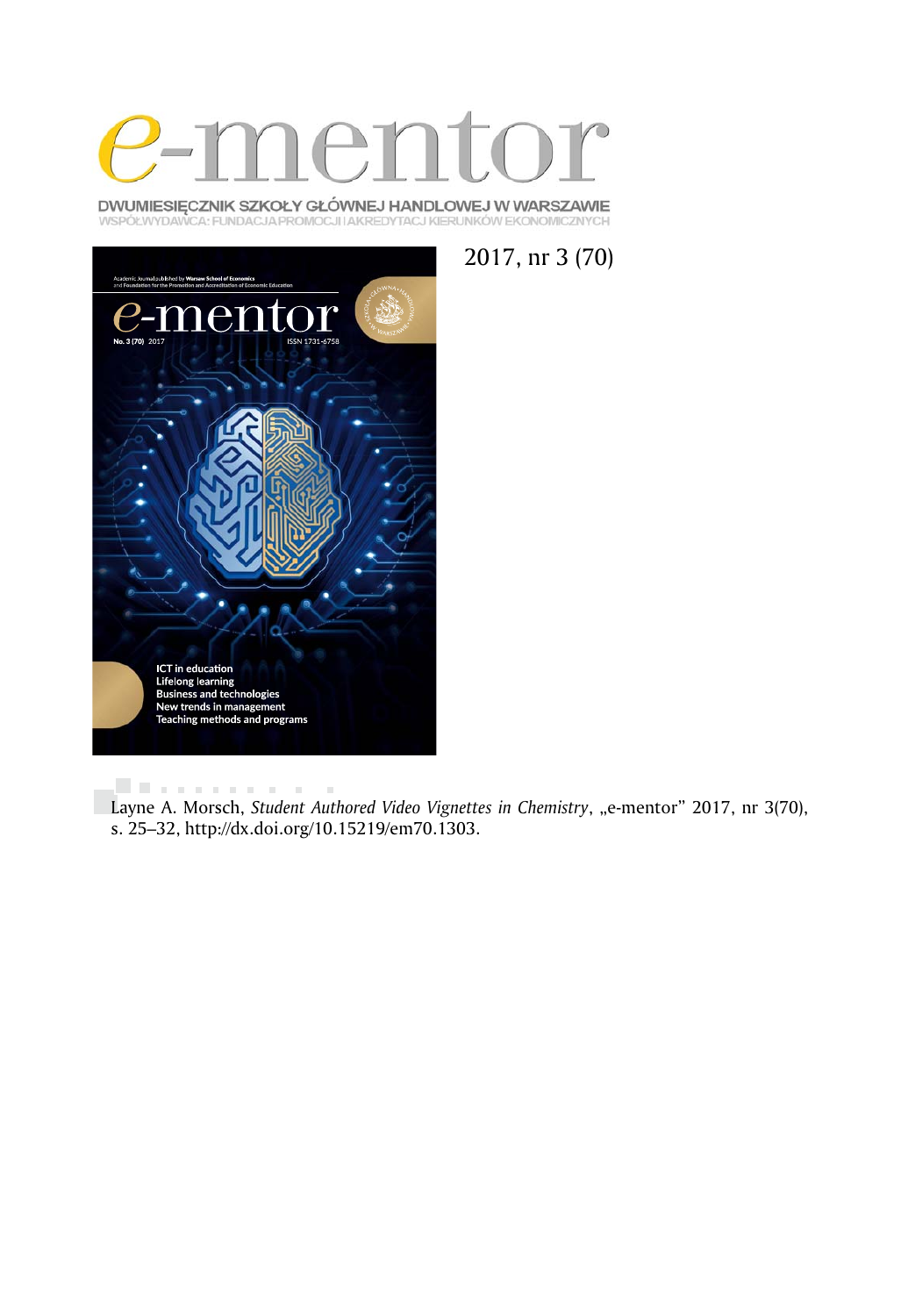# Student Authored Video Vignettes in Chemistry



*Layne A. Morsch*

*Video has had a profound impact on education in general, and on chemical education specifically. Many faculty members have found the ability to post video lecture material for students a valuable tool in fostering more interactive and dynamic learning in face-to-face classes (Read & Lancaster, 2012, pp. 13–16) or in improving student laboratory techniques (DeMeo, 2001, pp. 373–379). Many reviews of video lectures have been published across higher education fields (Kay, 2012, pp. 820–831; Mc-Garr, 2009, pp. 309–321; O'Callaghan et. al., 2017, pp. 399–415). The video lecture has become the centerpiece of most flipped learning classes (DeLozier & Rhodes, 2017, pp. 141–151). There is great variety in the delivery of video lectures; in reviewing video lectures from 50 different online courses, Crook and Schofield (2017, pp. 56–64) found 16 different styles of presentation.*

# Background

Recently, there has been interest in engaging students in the video creation process. This encourages students to understand course content thoroughly in order to be able to explain it to others. Studentauthored video assignments have been reported in a variety of higher education courses. For example, composition courses have been designed to integrate video with more typical writing assignments in order to develop the ability to express oneself across multiple modalities (Baepler & Reynolds, 2014, pp. 122–136). Student-generated course videos were used in a nursing curriculum to improve curricular as well as cross-curricular competencies (Pereira et. al., 2014, pp. 580–590). In organic chemistry lab courses, students have been asked to prepare video demonstrations of laboratory techniques before attending the lab (Jordan et. al., 2016, pp. 141–145) or to improve general chemistry lab skills by creating a similar technique video (Erdmann & March, 2014, pp. 650–657). Digital badges, based on videos of students engaging in laboratory skills, have been incorporated into introductory laboratories to assess student learning (Hensiek et. al., 2016, pp. 1847–1854; Hensiek et. al., 2017, pp. 28–33). Biochemistry students have been challenged to develop videos in groups to explain a biochemical area

of interest (Ryan, 2013, pp. 24–41). Video vignettes have been used in a summary fashion, integrating material from a series of courses in a Master's level program (Lancaster, 2014; The Chemistry Vignettes Website).

The process of creating student-authored video assignments that would encourage students to engage with complicated course material, and that would be useful for enhancing chemistry and communication skills, requires an iterative process. Incorporating new types of assignments can be challenging for many professors, as most do not have explicit training in education or curriculum development. This iterative process is described below, to demonstrate that incorporating new technologies into course assignments may reveal some unexpected challenges. However, with thoughtful reflection, a valuable assignment can be molded.

# Minimizing Technological Learning Curve

Camtasia Studio (Windows) and iMovie (Mac) were used for video recording and editing over 130 videos to prepare organic chemistry courses for a flipped learning format. While each of these video-editing programs is quite powerful, they were each deemed to have a significant learning curve for competency in their use. The students taking organic chemistry 1 and 2 at the University of Illinois Springfield (UIS) were all required to have iPad devices. (Due to the potential additional cost for students that did not already have access to an iPad, LibreText, a free open educational resource, was used in place of a traditional textbook.) The iPad provided each student with the capacity to engage with video authoring active learning assignments. Apps that would allow the students to generate video vignettes on the iPad were explored.

Three apps were eventually selected to record and edit the videos:

- Adobe Spark Video (originally called Adobe Voice),
- Explain Everything,
- iMovie (iPad app version).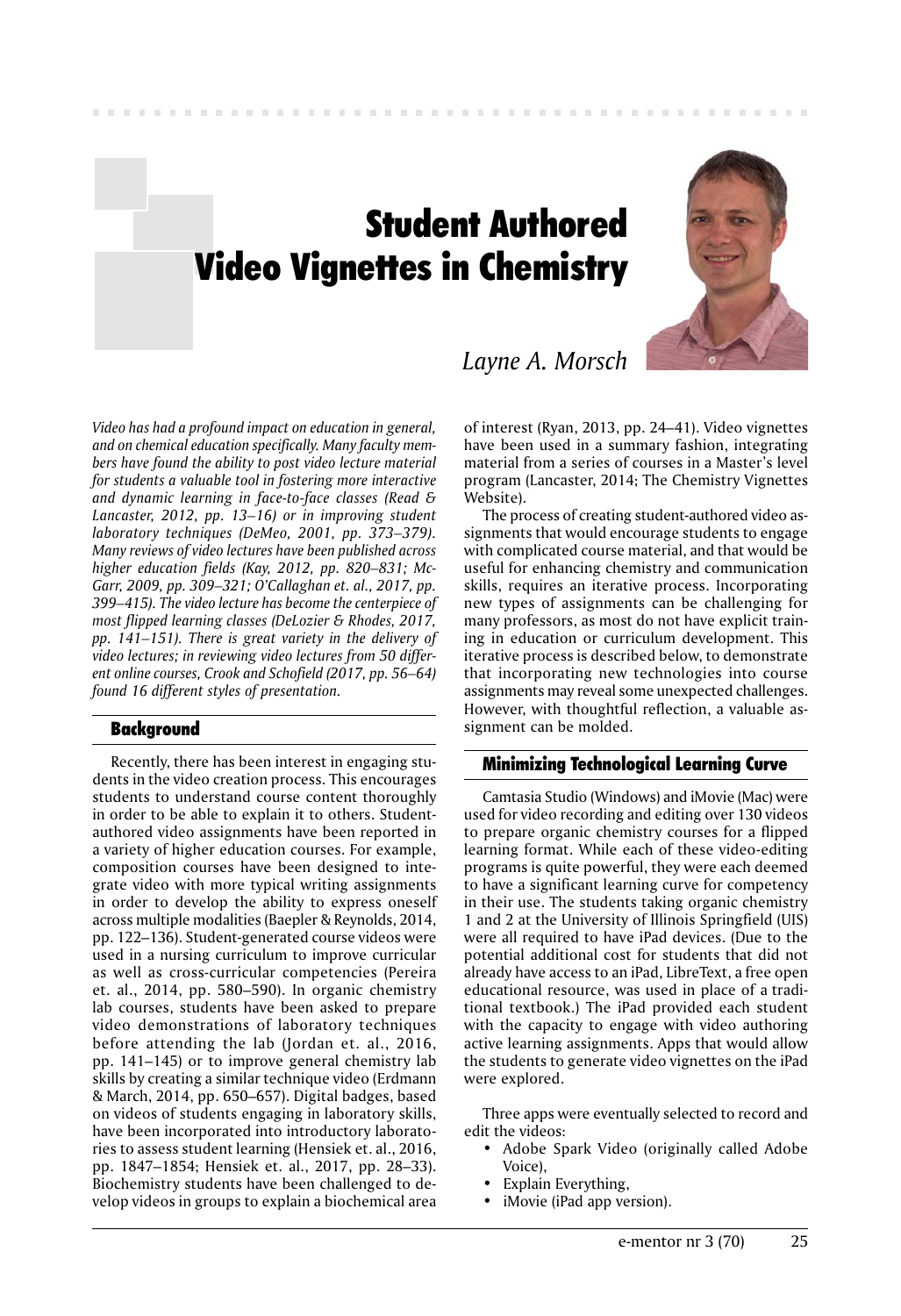Each app has its advantages, depending on the video content being created. Adobe Spark Video is the simplest to use. It allows importing of images (which could be created with ChemDraw or other chemical structure drawing software) into each "slide". Then one can record one's voice narrating the information relating to that picture. By repeating this procedure, a movie is generated with a series of images and explanations. There is also a pre-defined set of musical backgrounds that can be added to the presentation for aesthetic effect. The entire set of narrated slides with music can be exported as a video, once complete. The limitation of Adobe Spark Video (Figure 1) is that

#### Figure 1. Sample Adobe Spark Video vignette



Source: https://www.youtube.com/watch?v=OC11FsVQYwk&lis t=PLZxW9yeYihslHPYF6UHhaR3T75cnZ\_Q3i&index=9

#### Figure 2. Sample Explain Everything vignette



Source: https://www.youtube.com/watch?v=nJnHGyM1S9c&in dex=8&list=PLZxW9yeYihslHPYF6UHhaR3T75cnZ\_Q3i&t=1s

#### Figure 3. Sample vignette using iMovie to integrate Adobe Spark Video and Explain Everything



Source: https://www.youtube.com/watch?v=Gf5Y80uGe9M&in dex=7&list=PLZxW9yeYihslHPYF6UHhaR3T75cnZ\_Q3i

it does not allow for real-time recording of drawing or showing of motion, which is often required to explain organic chemistry topics (such as mechanisms or resonance).

Examples of video vignettes created by UIS undergraduate students can be found on the YouTube Channel – Video Vignettes for Organic Chemistry https://www.youtube.com/playlist?list=PLZxW9yeYi hslHPYF6UHhaR3T75cnZ\_Q3i.

Explain Everything is a much more versatile app (Figure 2), which allows for recording drawing and narration simultaneously. It also allows for the importing of images; each image can then be arranged on a page and drawn on during the video recording. Similar to Adobe Spark Video, each "slide" allows the recording of audio relating to that slide and, upon completion of the project, the entire set of slides can be exported as a video. Due to the broad capability of this app and the improved drawing capability that appeared with the release of the iPad Pro and Apple Pencil, I replaced my previous Camtasia Studio setup with Explain Everything on an iPad Pro for my own lecture videos.

iMovie was introduced to help students that wanted to incorporate both the Adobe Spark Video and Explain Everything apps into a single video (Figure 3). (However, it was later determined that merging of videos could be accomplished within Explain Everything, without the use of a third app.) Within iMovie, a project could be started and each of the previously exported videos from other apps could be imported, arranged, edited and then exported as a single video.

# Student Information

The video vignettes assignment was introduced in organic chemistry 1 classes (fall and summer) and organic chemistry 2 classes (spring) at UIS. The class sizes range from 18-24 in the summer to 60–65 in the fall. The students are a mixture of biology, chemistry, and clinical lab science majors, with a few that are planning post graduate study in the health sciences but are in a non-science major. The course is a second year course in the chemistry curriculum, but many students in other majors take the course later in their college careers.

### Morphing of an Assignment

What follows is an iterative examination of the video vignette assignment as it was modified based on instructor reflection and student feedback. Unlike many manuscripts, bad ideas and problematic aspects of the assignment have been included purposefully to illustrate this process.

**Fall 2014** #Videos assigned: 1 Video length: 5–10 minutes Points for videos/points in class: 25/630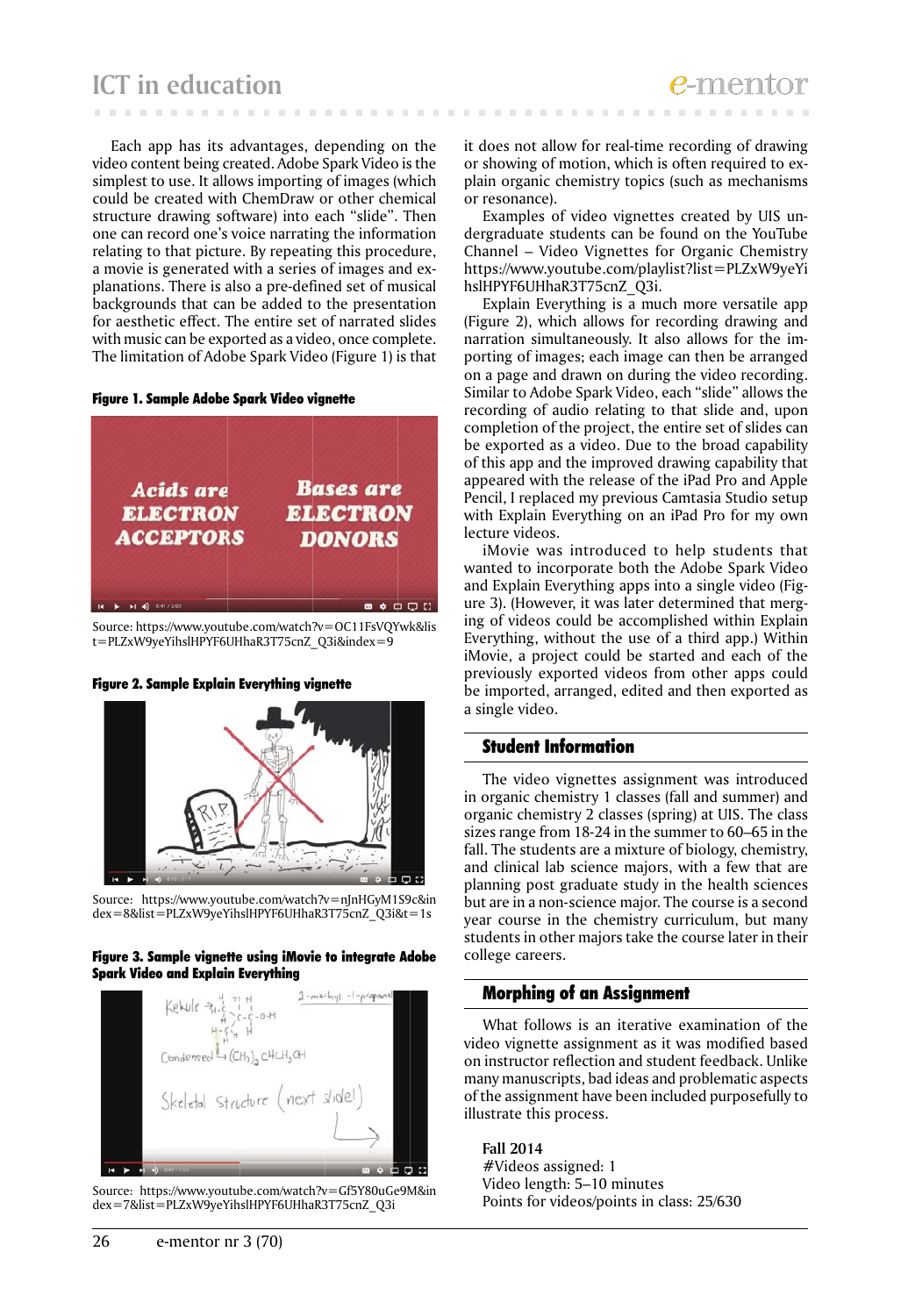I gave the first student-authored video vignette assignment in my organic chemistry 1 course, during Fall semester of 2014. A list of all course topics was given to the class. Each student was asked to work in a group of three students to create a video on one topic chosen from the list. The groups were randomly selected and assigned. In order to get a wide variety of content videos, each subject could be chosen by only one group, with the first group selecting the topic given priority. The videos were expected to be between 5–10 minutes long and to include examples of how the concept can be applied to problem solving. Following completion of a first draft of the video, each group peer reviewed two other group videos and gave feedback to the authors. Then the groups were allowed to edit their original video to make a final draft video for grading by the instructor. A rubric was included, which explained the criteria that the projects would be graded on. As grading of the final drafts was undertaken, a glaring omission in the criteria appeared. There were points for whether the material was easy to follow, well structured, thoroughly explained and at the appropriate level. However, there were no points assigned for the chemistry actually being accurate (Figure 4).

What Worked Well: The students adapted to the technology easily. The students were able to make presentations about chemistry without using class time.

What Needed Improvement: The students mostly focused on the simplest material. The videos were too long. The rubric did not reward students for having accurate chemical information.

**Spring 2015** #Videos assigned: 3 Video length: 5–10 minutes Points for videos/points in class: 70/670

Groups of students were assigned. They were asked to create two videos as a group and one video individually. This time, the topics were limited to topics that were covered on each of the three exams during the course (not including the final exam). Each video was due before the corresponding exam, so that creating the video could serve as a study aid. As with the previous course, they completed both a rough draft and a final draft, with student reviews of the videos designed to give feedback for the groups or individuals to improve their final drafts. Content accuracy was now included and comprised half the points for the final draft. This replaced other criteria, including "material was easy to follow", "graphics enhanced understanding of material", and "spelling and grammar correct". While grading the Fall 2014 videos, there had been no significant issues relating to these concepts. Student surveys were given at the completion of the assignment.

#### Figure 4. First video vignette rubric

CHE 267 Video Vignette Project Grade Student CHE 267 Video Vignette Project Grade Fall 2014

Instructor Evaluation:

| Criteria                                            | Points Possible | Points |
|-----------------------------------------------------|-----------------|--------|
| Initial Draft - complete and on time                | 5               |        |
|                                                     |                 |        |
| Review -1                                           | 2.5             |        |
| Review -2                                           | 2.5             |        |
|                                                     |                 |        |
| Description of changes after review                 | $\overline{2}$  |        |
| Audio was clear and understandable                  | 1               |        |
| Images/graphics were clear                          | 1               |        |
| Images/graphics enhanced understanding of material  | 1               |        |
| The material was easy to follow                     | $\overline{c}$  |        |
| The presentation was well structured                | 2               |        |
| The material was thoroughly explained               | 2               |        |
| The level was appropriate for CHE 267 students      | 1               |        |
| The examples were helpful and related to main point | 2               |        |
| Spelling and grammar correct                        | 1               |        |
|                                                     |                 |        |
| Total                                               | 25              |        |

Source: Author's research.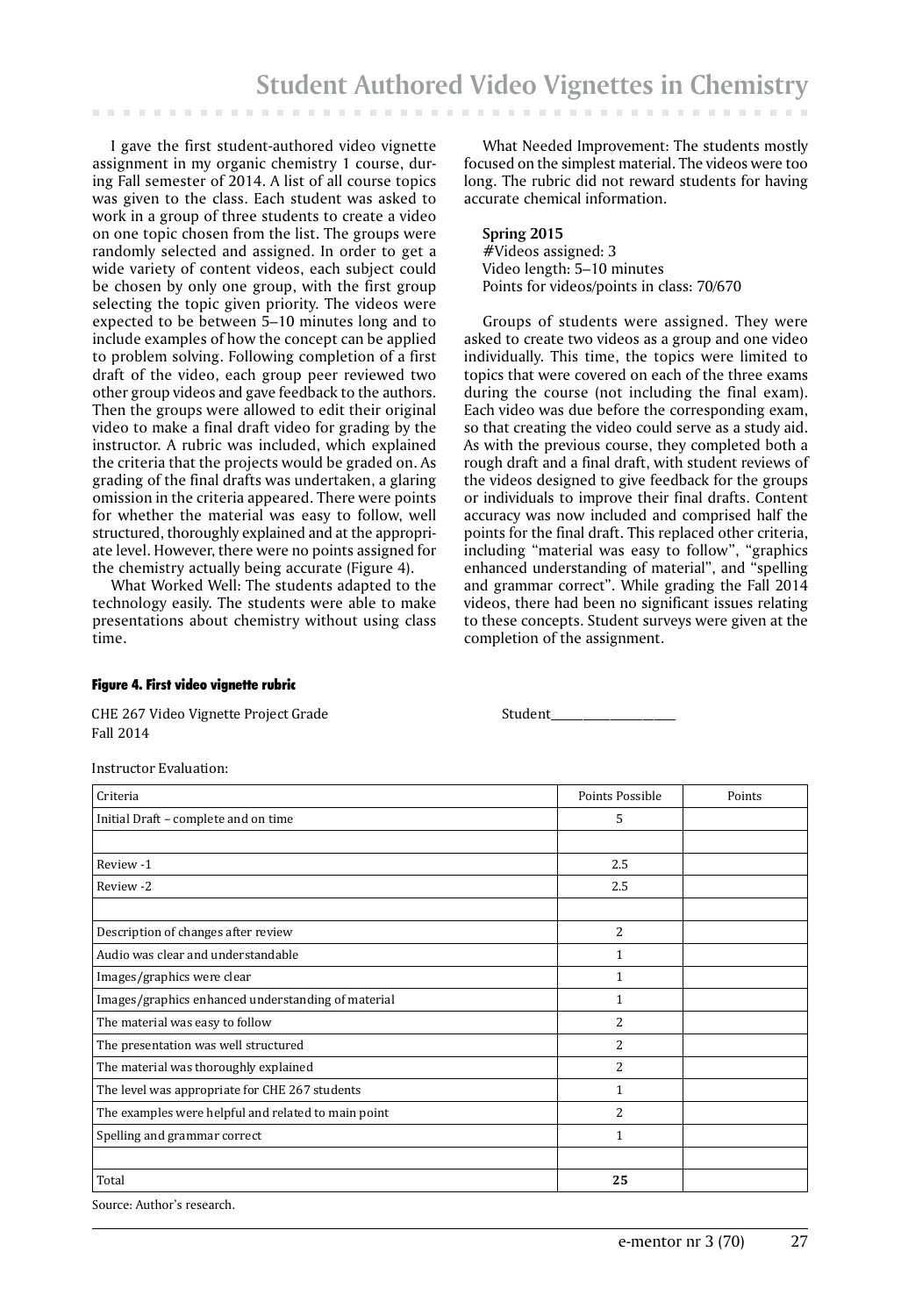Based on student responses and the videos submitted, the nature and value of the video assignment was reviewed. Many students complained that the groups didn't function well and that some partners were not contributing to the assignment. While this was partially addressed with reduced grades for the non-contributing partners, it did not encourage all students to take advantage of this assignment to improve their understanding of relevant chemical principles. It was also evident that most groups tried to choose the simplest possible concepts for their video. This thwarted the idea that having to explain difficult concepts will help students improve their understanding of organic chemistry. The students responded when surveyed that they didn't feel that they learned very much from watching and reviewing the peer videos. The learning objectives of the assignment were also reflected on and the creation of a final draft video seemed to be more about video production skills than about learning chemistry content and using verbal and symbolic language to explain it to others.

What Worked Well: Points focused on accurate chemical information.

What Needed Improvement: Multiple drafts focused on non-chemistry learning. Reviewing other students' videos was not a time effective learning tool. Groups were not effective in encouraging all students to learn from authoring the videos. The simplest concepts were often selected for the videos.

**Summer 2015** #Videos assigned: 3 Video length: 2–3 minutes Points for videos/points in class: 30/470

Based on lessons learned through the first two semesters of employing video vignettes, this semester each student was asked to create three individual videos. During summer, this course includes two exams and a final exam. Students were required to select each video topic from a list of course concepts that would be covered on the corresponding class exam. The video was due before the corresponding exam, so that creating the video could aid students in preparing for the exam. Final drafts were eliminated based on the previous analysis of learning objectives; I graded each video was graded without the use of student reviews. Since students had more videos to create, the time for each video was reduced from 5–10 minutes to 2–3 minutes per video. Students were given an additional instruction on choosing a topic:

 *Most important!! – Choose a topic that you don't understand well. Working on these videos will require you to learn more about the topics you choose.*

I explained to the students that selecting a topic that is already well understood will be a waste of their time. The value in the assignment comes in having to learn an unfamiliar topic well enough to explain it to others. This was the most successful assignment yet, according to the student responses on whether creating videos aided in their learning. A new idea began to dawn in my mind regarding the potential increased learning that could happen if students had to explain more ideas from the course.

What Worked Well: Individual videos, single drafts, eliminating peer review and shorter videos were all successfully implemented.

What Needed Improvement: There were only three videos while the course covered 13 chapters.

#### **Fall 2015**

#Videos assigned: 13 Video length: 1–2 minutes Points for videos/points in class: 50/600

My experience from this semester should serve as a warning: do not get carried away with a good idea. As I prepared for the Fall semester, I decided that if students in a shortened summer class could learn three concepts from organic chemistry really well, by creating three videos, wouldn't it be great if each student learned one concept really well from each of the 13 chapters covered in the course. The assignment this semester was to create one video per student per chapter, or 13 videos each. As this would result in  $\sim$ 780 student-authored videos during the semester, a grading scheme based on discussions with several K-12 teacher-colleagues was developed. The first video from each student was graded to make sure all students had feedback letting them know if they were successfully meeting the requirements. Then three of the remaining 12 videos authored by each student were randomly selected for grading. iTunes U was used to deliver the course materials and assignments. Even before the end of the term, the difficulties this assignment was causing the students became evident. Before registration for organic chemistry 2 opened, I decided not to have students create one video per chapter again. Not only was it causing the students to spend too much time with the technology, it was a logistical nightmare for the instructor.

What Worked Well: Clear rubric (Figure 5) and short videos.

What Needed Improvement: The number of videos was unmanageable, both for student authoring and faculty grading.

#### **Spring 2016**

#Videos assigned: 4 Video length: 1–2 minutes Points for videos/points in class: 40/640

This semester began by returning to the Summer 2015 version of the assignment, since that had been the most successful version of this video vignettes experiment so far. The only difference from summer is inclusion of an extra exam, so there were four videos as opposed to three. However, about halfway through the term another idea was sparked. While I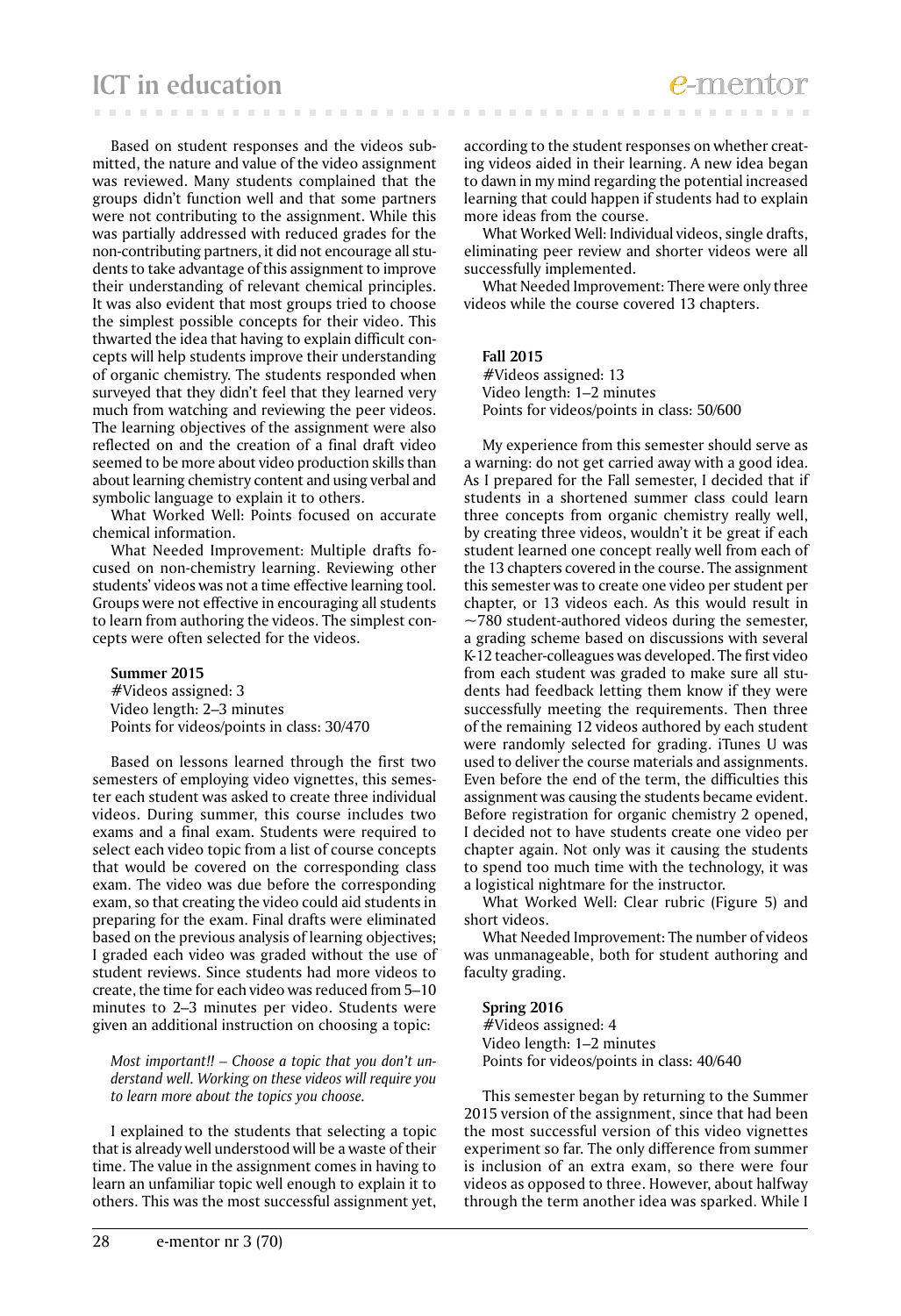#### Figure 5. Updated rubric for video vignettes assignment

# **Assignment: Video Vignettes using Explain Everything**

# Scorina:

| Criteria                              | Points |
|---------------------------------------|--------|
| Chemistry content is accurate         |        |
| Audio/Images clear and understandable |        |
| Introduction                          |        |
| Conclusion                            |        |
| The video fit into 1-2 minutes        |        |
| Presentation is clear and focused     |        |
|                                       |        |
| Total                                 |        |

Source: Author's research.

was at a conference, there was a discussion on having students create crowd-sourced course materials for a Bioorganic chemistry class (Tartaro et. al., 2015, pp. 221–224). At the same time, the students in organic chemistry courses at UIS were requesting

#### Figure 6. Sample vignette with a solution to a problem:

https://www.youtube.com/watch?v=Rqu8u8Lo5uw&index=23 &list=PLZxW9yeYihslHPYF6UHhaR3T75cnZ\_Q3i



Source: Author's research.

more problems to work on outside of class. Since LibreText had been used as the course textbook for the last few semesters, the students didn't have any publisher-provided homework system that they were forced to purchase. They only had the few problems per section that were integrated into LibreText at that time. I developed some problems, with video solutions, but due to the time-consuming nature of such an endeavor, they were not available for every chapter. The solution was to begin using the video vignettes assignment as a crowd-sourced homework problem generator (Figure 6), with video solutions. The pedagogical advantage of having the students create these problem-based videos was that the videos were now forcing them to engage with the material in the same way they would on the exam (for the symbolic aspect of drawing out solutions), with the added feature of requiring them to understand concepts well enough to explain them verbally as well (Figure 7).

What Worked Well: Beginning to shift video assignment to exam type problems with video solutions.

What Needed Improvement: Consistency of the assignment. The focus was changed for the last two videos to the new problem-based idea.

#### Figure 7. Rubric for problem-based video vignettes

# Assignment: Video Vignettes using Explain Everything Scorina:

| Criteria                                                    | Points |
|-------------------------------------------------------------|--------|
| Chemistry content is accurate                               |        |
| Question submitted as image or pdf                          |        |
| The concept selected was narrow enough to be explained well |        |
| The video was focused on solving the problem stated         |        |
|                                                             |        |
| Total                                                       |        |
|                                                             |        |

Source: Author's research.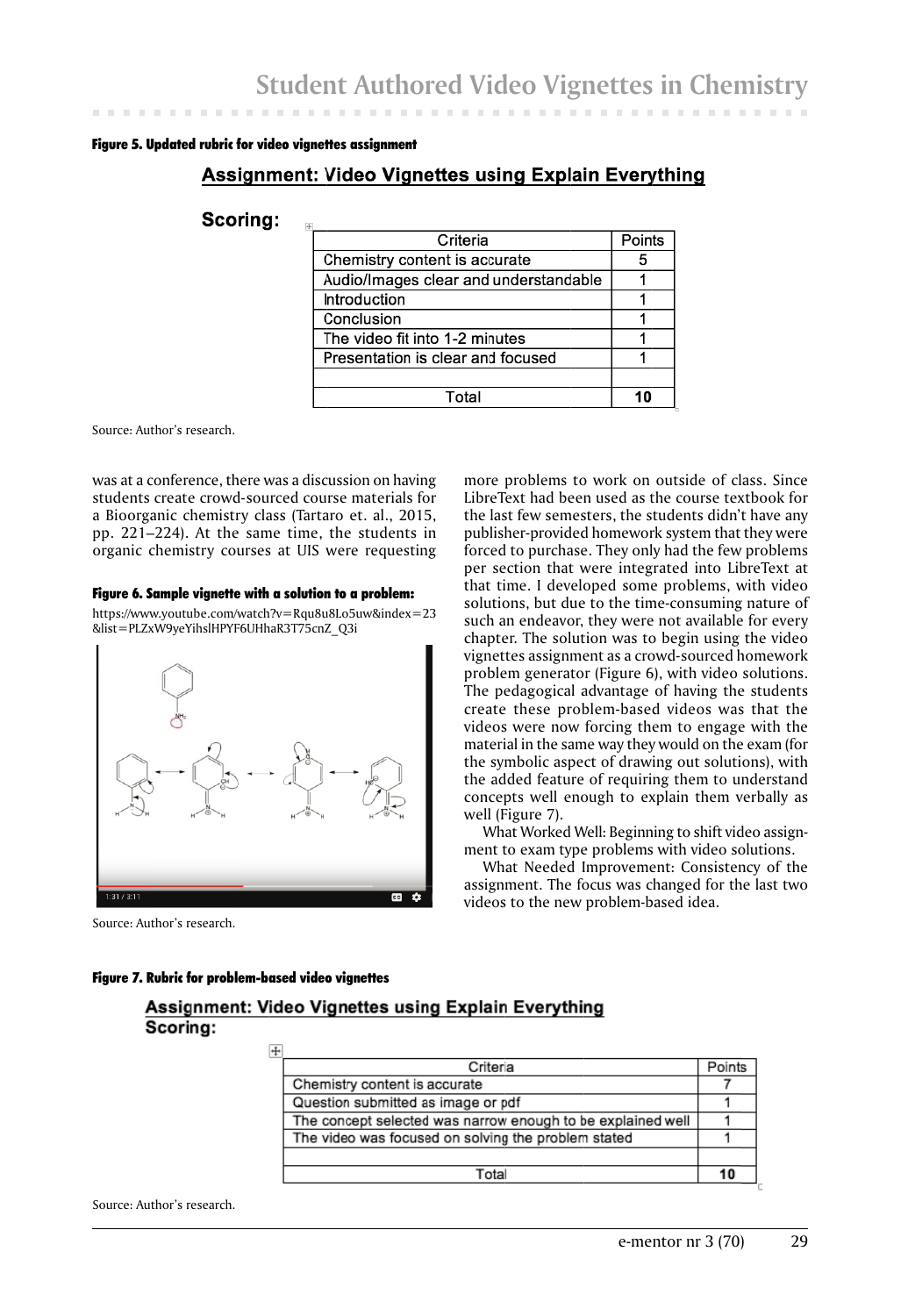# **ICT in education**

#### **Summer 2016**

#Videos assigned: 3 Video length: 1–2 minutes Points for videos/points in class: 30/470

During Summer 2016, I continued the system of one video per exam. The spring modification of having one video per exam, where the video was a solution to a problem type that would be found on the exam, was carried through the summer organic chemistry 1 course. The previous type of video vignette that merely explained a topic was discontinued.

What Worked Well: The solutions to relevant organic chemistry problems, similar to exam questions.

What Needed Improvement: There were some complicated problems students were attempting to answer that required videos longer than 2 minutes.

#### **Fall 2016**

There was no video vignette assignment during organic chemistry lecture for Fall 2016 due to the introduction of a new technology-based assignment. To avoid technology overload, which could limit the time spent learning organic chemistry concepts, the video vignette assignment was reserved for the following semester.

# **Spring 2017**

#Videos assigned: 4 Video length: under 3 minutes Points for videos/points in class: 40/640

50%

Spring 2017 was an opportunity to return to the video vignette assignments. I decided to repeat the design used during Summer 2016, with students submitting problems with video solutions. The students submitted one video per exam, which means four videos for a non-summer course. After considering all the previous iterations of the assignment, this version was determined to offer the best exam preparation for students, as they were asked to practice explaining exam-type problems before taking an exam on related material.

#### **Data**

Students were surveyed throughout the 2015-16 academic year. This included two sections of organic chemistry 1 and one section of organic chemistry 2, with a total of 124 students responding. The surveys were delivered online via Qualtrics. Most students found the additional technology easy to use and very few struggled with the apps (Figure 8). They found iMovie on the iPad a bit more difficult to use than the other apps. This encouraged a shift to finding ways to use Explain Everything for all videos, which is the current technology being used.

In the surveys, students were asked to rate the value of different aspects of the class, including the video vignettes. As mentioned above, the students perceived that watching other groups' videos was less valuable for learning overall (Figure 9). Students claimed to have not learned anything, which prompted an addition to the instructions given. I challenged the students to select a topic that they did not fully understand, so that the video creation process would force them to further explore the material for deeper understanding. Taking this into consideration, the student responses showed that over 60% of the class felt that the assignment provided at least moderate learning. The bulk of the course instruction focused on 60–70 video lectures and active learning/problem solving sessions during each class meeting; the four videos the students created supplemented these primary learning tools. Over 80% of the students rated the lecture videos and in-class problem solving sessions as "learned a lot" or "learned the most".



#### Figure 8. Percentage of student responses to "Ease of use of class materials" for Fall 2015 through Summer 2016

Source: Author's research.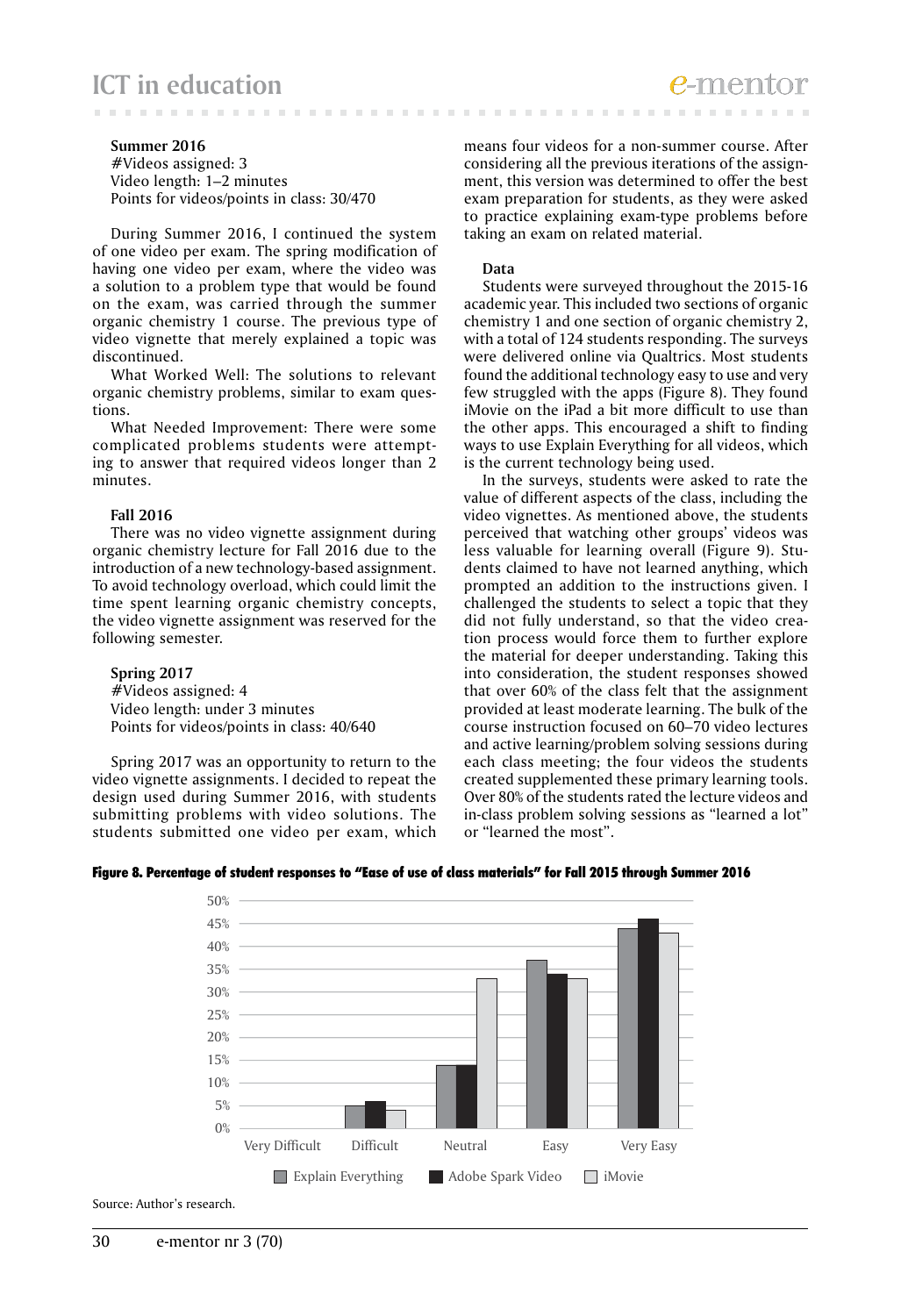

Figure 9. Percentage of student responses to questions: *How much did you learn from making Video Vignettes?* (2015 through 2016) and *How much did you learn from watching/commenting on other group videos?* (2015).

Source: Author's research.

60%

# Conclusions

Incorporating video vignettes into organic chemistry has allowed the practice of student presentation skills to be included in course assignments, without requiring large amounts of class time. Students adapted quickly to the technology-based assignments, especially when they worked on them individually, rather than in groups. This was evidenced in the ratings of the ease of use for each of the video apps. The majority of students surveyed reported performing better on exam questions on their chosen video vignette topics. They also reported learning more from creating their own videos than from peer review of other student videos.

The rubric for the assignment was modified as the assignment changed, with each of the final two rubrics seen in Figures 5 and 7 working well, based on the assignment type. The rubric in Figure 5 focused on important features when explaining a topic, including an appropriate introduction and conclusion. The problem-based rubric in Figure 7 focuses primarily on correct chemistry when explaining the solution to an organic chemistry problem.

Several of the assignments were effective in meeting the goal of incorporating presentations into organic chemistry, where students are required to explain chemistry using words and symbolic representations. Ultimately, having students solve exam style questions—while showing they understand the chemistry behind the solution well enough to explain their reasoning verbally—seems to be the most valuable use of the video vignette assignment.

This iterative process of instructional design led to a valuable assignment that might otherwise have been abandoned early in the process, if I had not taken the opportunity to reflect on what was working well and

what could be improved. The inclusion of mistakes and non-optimal choices made during the process will hopefully be informative for others as they endeavor to create their own novel course assignments.

# **References**

Adobe Spark Video. Retrieved from https://spark. adobe.com.

Baepler, P., & Reynolds, T. (2014). The digital manifesto: Engaging student writers with digital video assignments. *Computers and Composition*, *34*, 122–136. http://dx.doi. org/10.1016/j.compcom.2014.10.002

Crook, C., & Schofield, L. (2017). The video lecture. *The Internet and Higher Education*. *34*, 56–64. http://dx.doi. org/10.1016/j.iheduc.2017.05.003

DeLozier, S.J., & Rhodes, M.G. (2017). Flipped classrooms: A review of key ideas and recommendations for practice. *Educational Psychology Review*, *29*, 141–151. http://dx.doi.org/10.1007/s10648-015-9356-9

DeMeo, S. (2001). Teaching chemical technique. A review of the literature. *The Journal of Chemical Education*, *78*, 373–379. http://dx.doi.org/10.1021/ed078p373

Erdmann, M.A., & March, J.L. (2014). Video reports as a novel alternative assessment in the undergraduate chemistry laboratory. *Chemistry Education Research and Practice, 15*, 650–657.

Explain Everything. Retrieved from https://explaineverything.com.

Hensiek, S., DeKorver, B.K., Harwood, C.J., Fish, J., O'Shea, K., & Towns, M. (2016). Improving and assessing student hands-on laboratory skills through digital badging. *The Journal of Chemical Education*, *93*(11), 1847–1854. http://dx.doi.org/10.1021/acs.jchemed.6b00234

Hensiek, S., DeKorver, B.K., Harwood, C.J., Fish, J., O'Shea, K., & Towns, M. (2017). Digital badges in science: A novel approach to the assessment of student learning. *Journal of College Science Teaching*, *46*(3), 28–33. http://dx.doi.org/10.2505/4/jcst17\_046\_03\_28